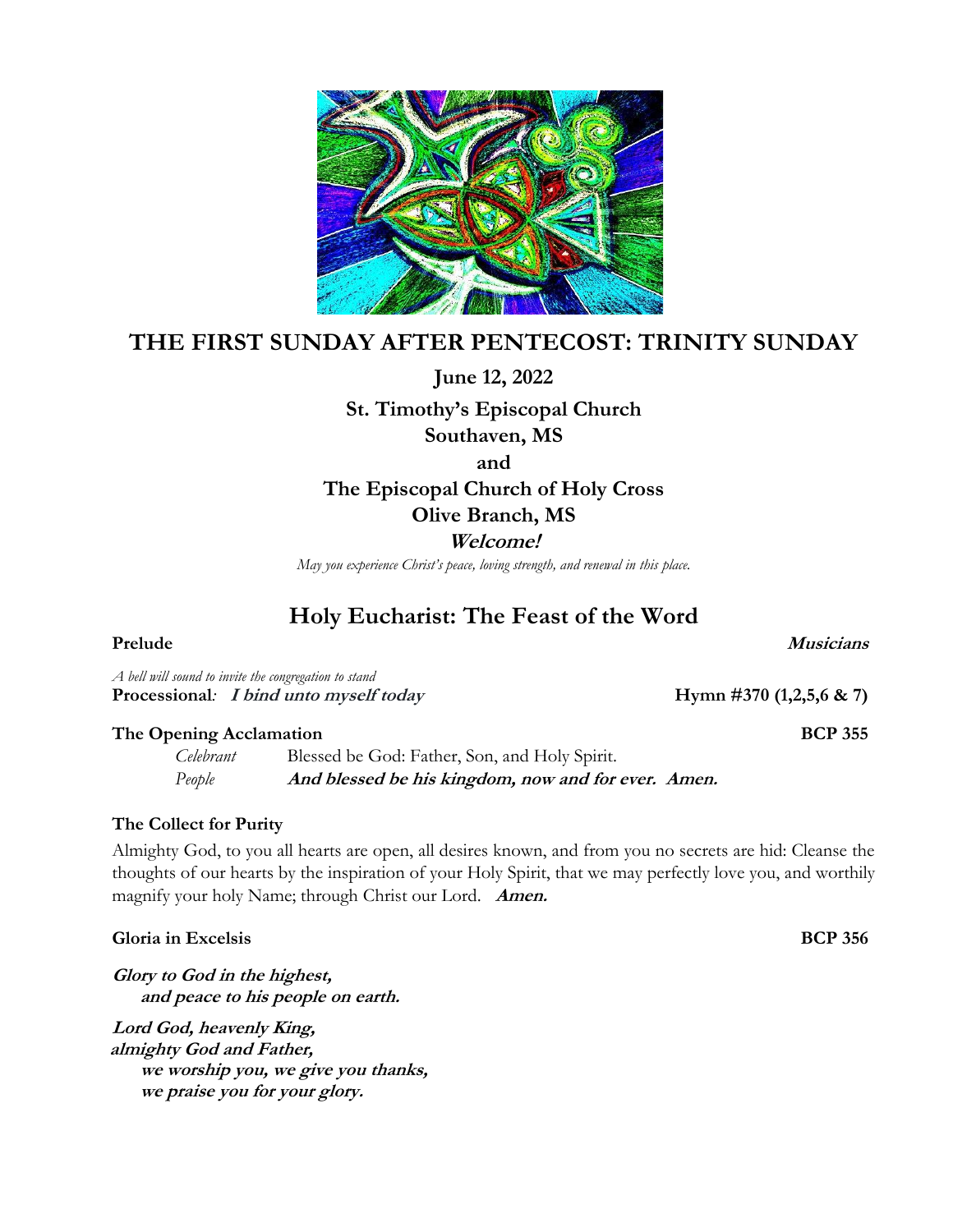**Lord Jesus Christ, only Son of the Father, Lord God, Lamb of God, you take away the sin of the world: have mercy on us;**

**you are seated at the right hand of the Father: receive our prayer.**

**For you alone are the Holy One, you alone are the Lord, you alone are the Most High, Jesus Christ, with the Holy Spirit, in the glory of God the Father. Amen.**

### **The Collect** BCP 228

| Celebrant | The Lord be with you. |
|-----------|-----------------------|
| People    | And also with you.    |
| Celebrant | Let us pray.          |

Almighty and everlasting God, you have given to us your servants grace, by the confession of a true faith, to acknowledge the glory of the eternal Trinity, and in the power of your divine Majesty to worship the Unity: Keep us steadfast in this faith and worship, and bring us at last to see you in your one and eternal glory, O Father; who with the Son and the Holy Spirit live and reign, one God, for ever and ever. **Amen.**

# The Prayer of the Care of Children BCP 829

**Almighty God, heavenly Father, you have blessed us with the joy and care of children: Give us calm strength and patient wisdom as we bring them up, that we may teach them to love whatever is just and true and good, following the example of our Savior Jesus Christ. Amen.**

| A Reading from Proverbs                           | Proverbs 8:1-4, 22-31 |
|---------------------------------------------------|-----------------------|
| Does not wisdom call,                             |                       |
| and does not understanding raise her voice?       |                       |
| On the heights, beside the way,                   |                       |
| at the crossroads she takes her stand;            |                       |
| beside the gates in front of the town,            |                       |
| at the entrance of the portals she cries out:     |                       |
| "To you, O people, I call,                        |                       |
| and my cry is to all that live.                   |                       |
| The LORD created me at the beginning of his work, |                       |
| the first of his acts of long ago.                |                       |
| Ages ago I was set up,                            |                       |
| at the first, before the beginning of the earth.  |                       |
| When there were no depths I was brought forth,    |                       |
| when there were no springs abounding with water.  |                       |
| Before the mountains had been shaped,             |                       |
| before the hills, I was brought forth--           |                       |
|                                                   |                       |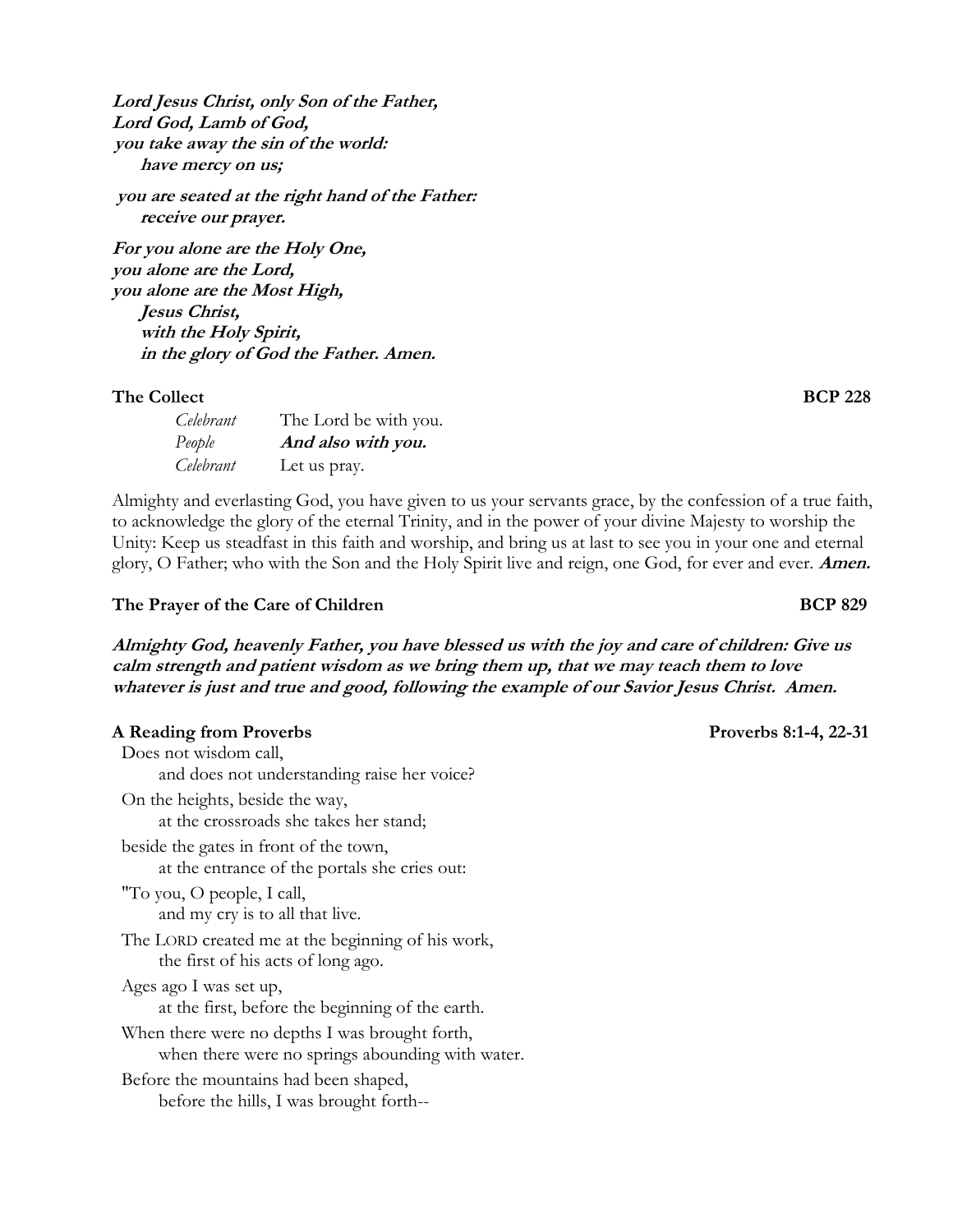when he had not yet made earth and fields, or the world's first bits of soil. When he established the heavens, I was there, when he drew a circle on the face of the deep, when he made firm the skies above, when he established the fountains of the deep, when he assigned to the sea its limit, so that the waters might not transgress his command, when he marked out the foundations of the earth, then I was beside him, like a master worker; and I was daily his delight, rejoicing before him always, rejoicing in his inhabited world and delighting in the human race." *Lector* The Word of the Lord.

| Lector | The word of the Lord. |
|--------|-----------------------|
| People | Thanks be to God.     |

#### **Psalm 8** Domine, Dominus noster *(Please read in unison)* **BCP 592 BCP 592**

O LORD our Governor, \* how exalted is your Name in all the world!

- 2 Out of the mouths of infants and children \* your majesty is praised above the heavens.
- 3 You have set up a stronghold against your adversaries, \* to quell the enemy and the avenger.
- 4 When I consider your heavens, the work of your fingers, \* the moon and the stars you have set in their courses,
- 5 What is man that you should be mindful of him? \* the son of man that you should seek him out?
- 6 You have made him but little lower than the angels; \* you adorn him with glory and honor;
- 7 You give him mastery over the works of your hands; \* you put all things under his feet:

# 8 All sheep and oxen, \* even the wild beasts of the field,

# 9 The birds of the air, the fish of the sea, \* and whatsoever walks in the paths of the sea. 10 O LORD our Governor, \*

how exalted is your Name in all the world!

# **A Reading from Paul's Letter to the Romans Romans 5:1-5**

Since we are justified by faith, we have peace with God through our Lord Jesus Christ, through whom we have obtained access to this grace in which we stand; and we boast in our hope of sharing the glory of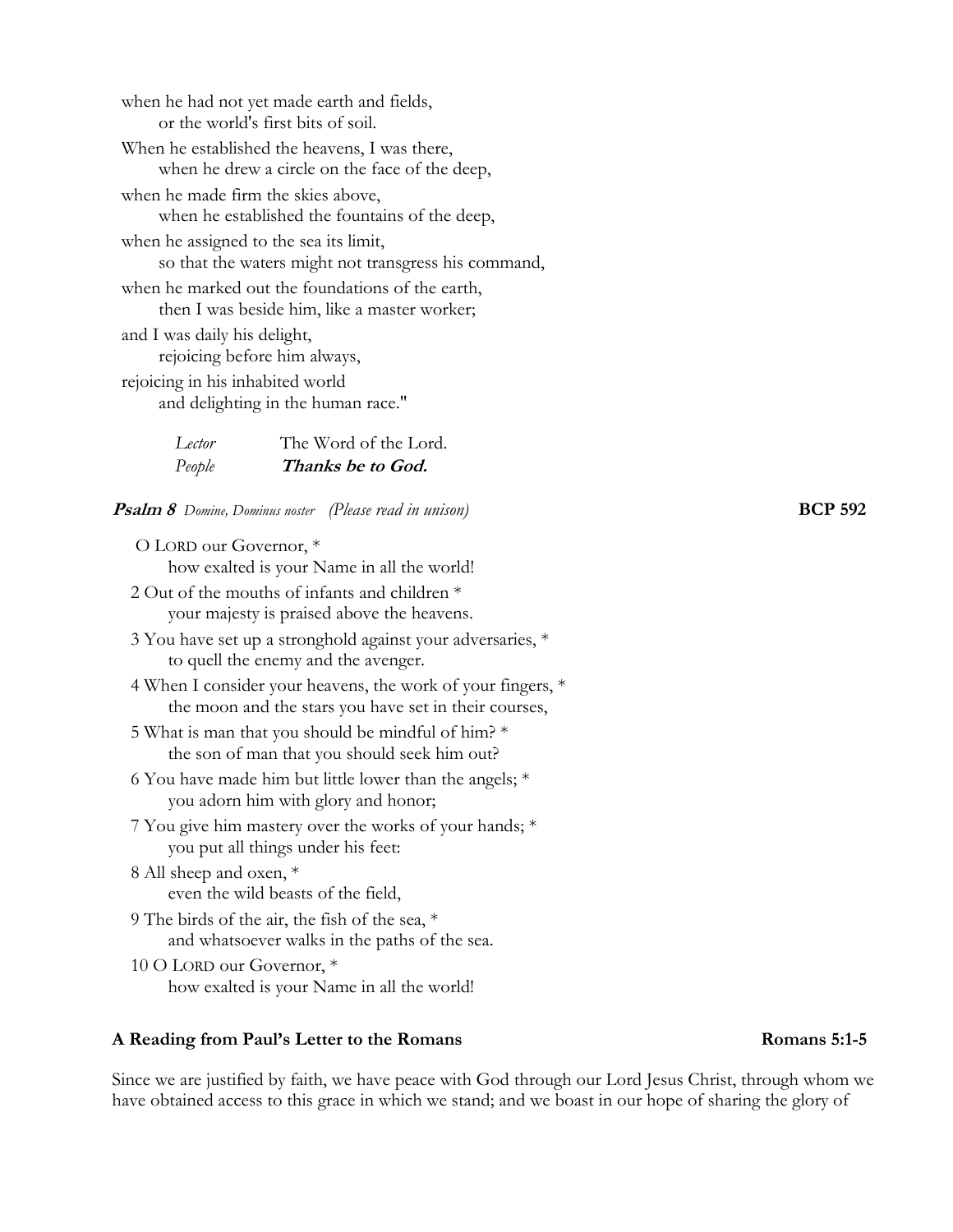God. And not only that, but we also boast in our sufferings, knowing that suffering produces endurance, and endurance produces character, and character produces hope, and hope does not disappoint us, because God's love has been poured into our hearts through the Holy Spirit that has been given to us.

| Lector | The Word of the Lord |
|--------|----------------------|
| People | Thanks be to God.    |

*The people stand, as able.* **Sequence Hymn: Come, thou almighty King Hymn #365 Hymn #365** 

## **The Gospel** John 16:12-15

*Gospeller* The Holy Gospel of our Lord Jesus Christ according to John *People* **Glory to you, Lord Christ.**

Jesus said to the disciples, "I still have many things to say to you, but you cannot bear them now. When the Spirit of truth comes, he will guide you into all the truth; for he will not speak on his own, but will speak whatever he hears, and he will declare to you the things that are to come. He will glorify me, because he will take what is mine and declare it to you. All that the Father has is mine. For this reason I said that he will take what is mine and declare it to you."

| Gospeller | The Gospel of the Lord.     |
|-----------|-----------------------------|
| People    | Praise to you, Lord Christ. |

*(Silence is kept for reflection)*

#### **The Nicene Creed BCP 358**

**We believe in one God, the Father, the Almighty, maker of heaven and earth, of all that is, seen and unseen.**

**We believe in one Lord, Jesus Christ, the only Son of God, eternally begotten of the Father, God from God, Light from Light, true God from true God, begotten, not made, of one Being with the Father. Through him all things were made. For us and for our salvation he came down from heaven: by the power of the Holy Spirit he became incarnate from the Virgin Mary, and was made man. For our sake he was crucified under Pontius Pilate; he suffered death and was buried.**

**The Sermon** *The Rev. Gayle McCarty*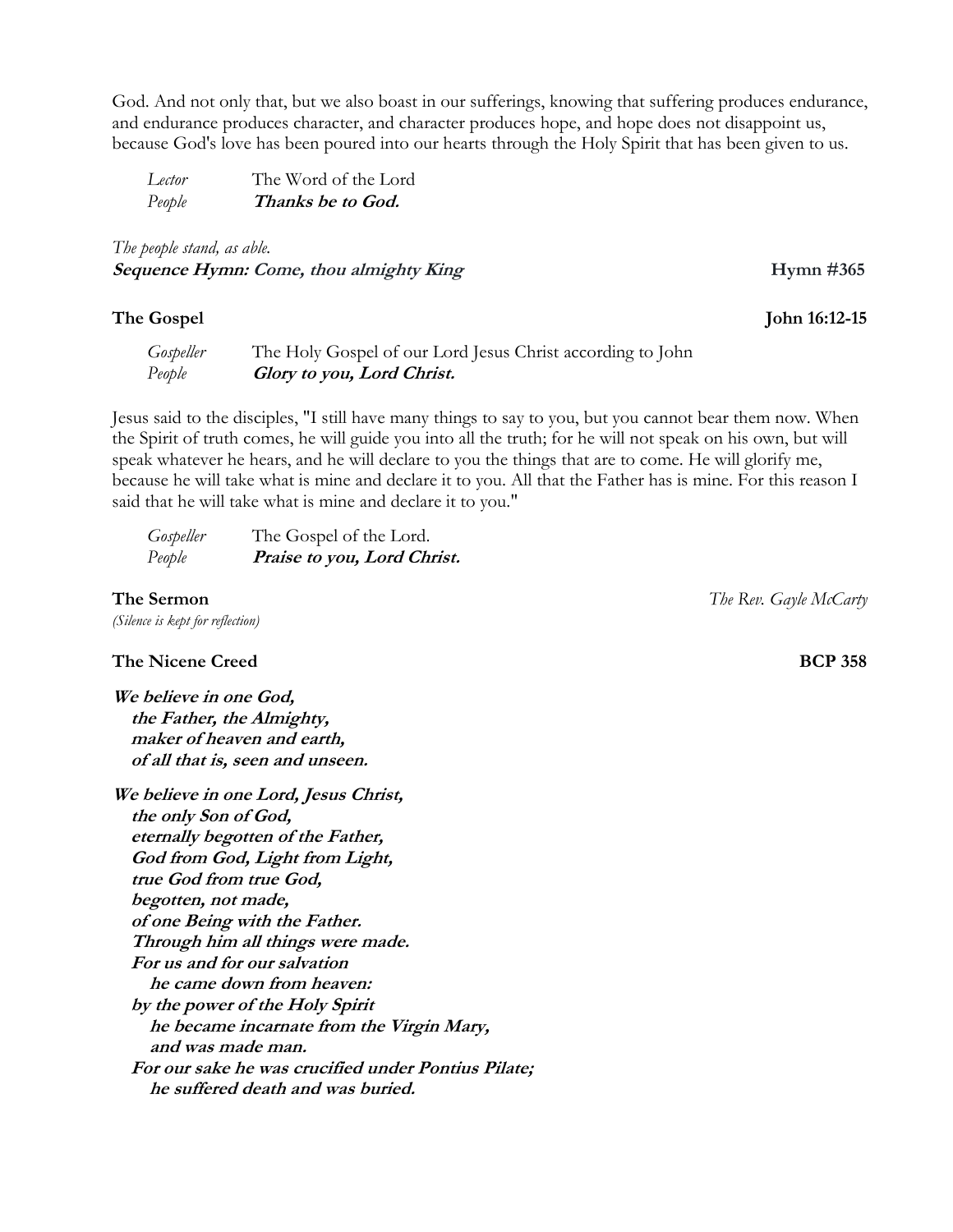**On the third day he rose again in accordance with the Scriptures; he ascended into heaven and is seated at the right hand of the Father. He will come again in glory to judge the living and the dead, and his kingdom will have no end.**

**We believe in the Holy Spirit, the Lord, the giver of life, who proceeds from the Father and the Son. With the Father and the Son he is worshiped and glorified. He has spoken through the Prophets. We believe in one holy catholic and apostolic Church. We acknowledge one baptism for the forgiveness of sins. We look for the resurrection of the dead, and the life of the world to come. Amen.**

**The Prayers of the People Form IV <b>BCP** 388 *The Leader and People pray responsively*

Let us pray for the Church and for the world. Grant, Almighty God, that all who confess your Name may be united in your truth, live together in your love, and reveal your glory in the world.

*Silence*

Lord, in your mercy **Hear our prayer.**

Guide the people of this land, and of all the nations, in the ways of justice and peace; that we may honor one another and serve the common good.

*Silence*

Lord, in your mercy **Hear our prayer.**

Give us all a reverence for the earth as your own creation, that we may use its resources rightly in the service of others and to your honor and glory.

*Silence*

Lord, in your mercy **Hear our prayer.**

Bless all whose lives are closely linked with ours, and grant that we may serve Christ in them, and love one another as he loves us.

*Silence*

Lord, in your mercy **Hear our prayer.**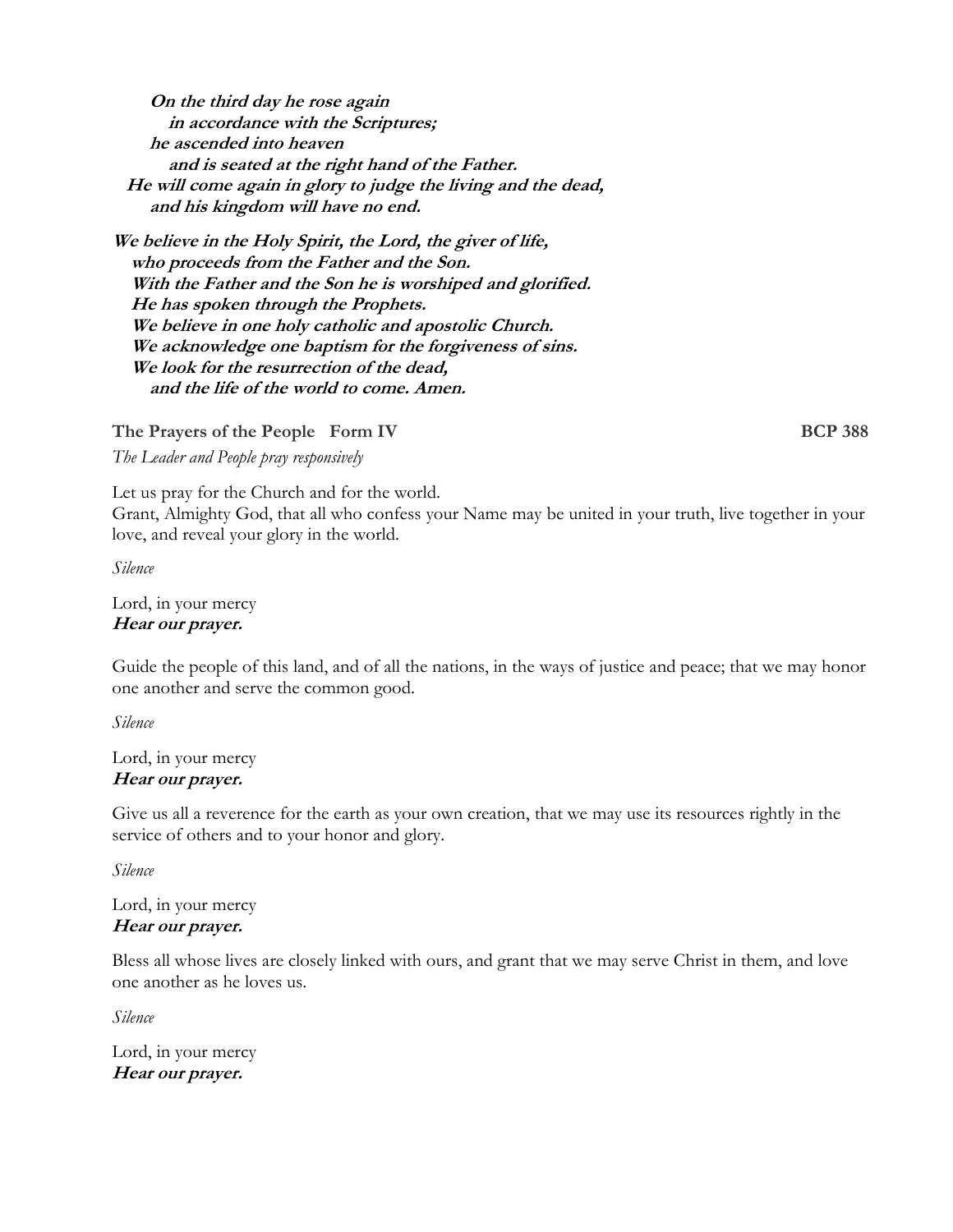Comfort and heal all those who suffer in body, mind, or spirit; give them courage and hope in their troubles, and bring them the joy of your salvation.

*Silence*

Lord, in your mercy **Hear our prayer.**

We commend to your mercy all who have died, that your will for them may be fulfilled; and we pray that we may share with all your saints in your eternal kingdom.

*Silence*

Lord, in your mercy **Hear our prayer.**

*The Celebrant adds a concluding Collect.*

# **Confession of Sin**

Let us confess our sins against God and our neighbor *(Silence is kept)* **BCP 360** 

**Most merciful God, we confess that we have sinned against you in thought, word, and deed by what we have done, and by what we have left undone. We have not loved you with our whole heart; we have not loved our neighbors as ourselves. We are truly sorry and we humbly repent. For the sake of your Son Jesus Christ, have mercy on us and forgive us; that we may delight in your will, and walk in your ways, to the glory of your Name. Amen.**

*Celebrant:* Almighty God have mercy on you, forgive you all your sins through our Lord Jesus Christ, strengthen you in all goodness, and by the power of the Holy Spirit keep you in eternal life. **Amen.**

# **The Peace**

*Celebrant* The peace of the Lord be always with you. *People* **And also with you.**

# **Announcements**

**If I cannot give bountifully, yet will I give freely.**

**-Arthur Warwick**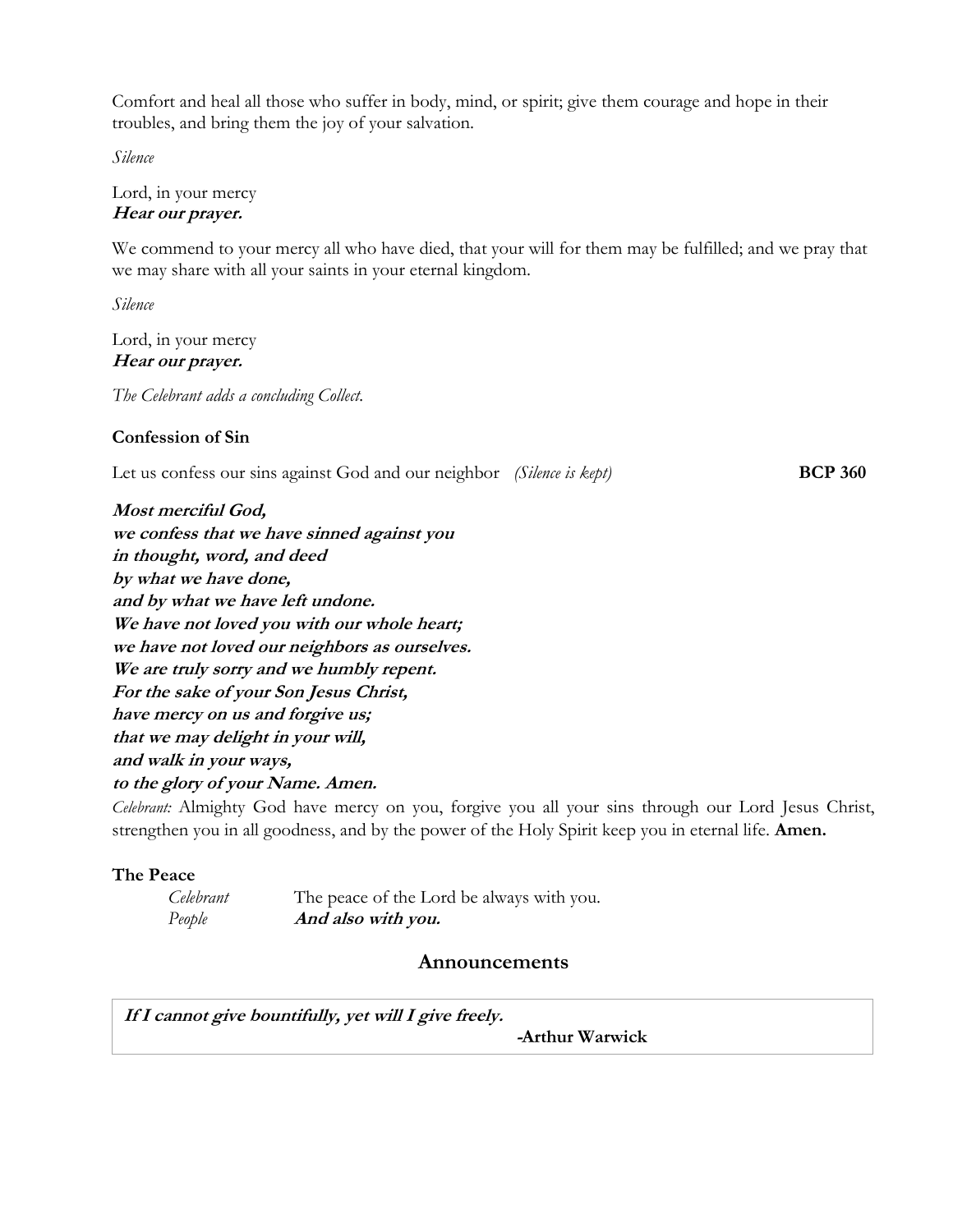## **Offertory Sentence:**

Celebrant: Ascribe to the Lord the honor due his Name; bring offerings and come into his courts.

# **The Feast of the Table**

| The Offertory          |                  |
|------------------------|------------------|
| <b>Offertory Music</b> | <i>Musicians</i> |

**At the Presentation: The Doxology** (to be sung) **Hymn # 380 (v. 3) Old 100th**

**Praise God, from whom all blessings flow; praise him, all creatures here below; praise him above, ye heavenly host: praise Father, Son, and Holy Ghost.**

**THE GREAT THANKSGIVING:** *Eucharistic Prayer C* **BCP 369** 

| Celebrant | The Lord be with you.                      |
|-----------|--------------------------------------------|
| People    | And also with you.                         |
| Celebrant | Lift up your hearts.                       |
| People    | We lift them to the Lord.                  |
| Celebrant | Let us give thanks to the Lord our God.    |
| People    | It is right to give him thanks and praise. |

God of all power, Ruler of the Universe, you are worthy of glory and praise. **Glory to you for ever and ever.**

At your command all things came to be: the vast expanse of interstellar space, galaxies, suns, the planets in their courses, and this fragile earth, our island home.

**By your will they were created and have their being.**

From the primal elements you brought forth the human race, and blessed us with memory, reason, and skill. You made us the rulers of creation. But we turned against you, and betrayed your trust; and we turned against one another.

**Have mercy, Lord, for we are sinners in your sight.**

Again and again, you called us to return. Through prophets and sages you revealed your righteous Law. And in the fullness of time you sent your only Son, born of a woman, to fulfill your Law, to open for us the way of freedom and peace.

**By his blood, he reconciled us. By his wounds, we are healed.**

And therefore we praise you, joining with the heavenly chorus, with prophets, apostles, and martyrs, and with all those in every generation who have looked to you in hope, to proclaim with them your glory, in their unending hymn: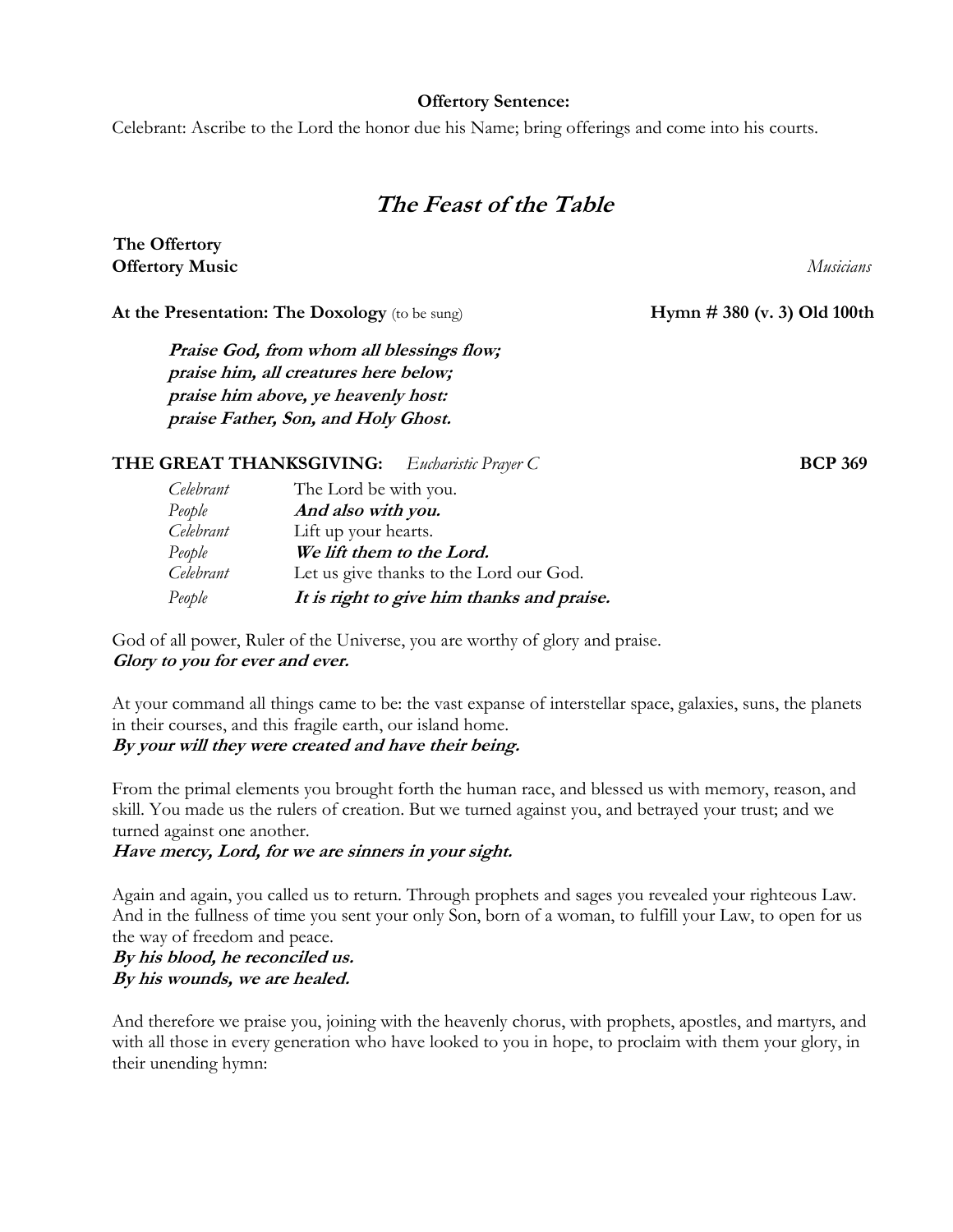# **Sanctus S 125**

# **Holy, holy, holy Lord, God of power and might, heaven and earth are full of your glory. Hosanna in the highest. Blessed is he who comes in the name of the Lord. Hosanna in the highest.**

# *The Celebrant continues*

And so, Father, we who have been redeemed by him, and made a new people by water and the Spirit, now bring before you these gifts. Sanctify them by your Holy Spirit to be the Body and Blood of Jesus Christ our Lord.

On the night he was betrayed he took bread, said the blessing, broke the bread, and gave it to his friends, and said, "Take, eat: This is my Body, which is given for you. Do this for the remembrance of me."

After supper, he took the cup of wine, gave thanks, and said, "Drink this, all of you: This is my Blood of the new Covenant, which is shed for you and for many for the forgiveness of sins. Whenever you drink it, do this for the remembrance of me."

Remembering now his work of redemption, and offering to you this sacrifice of thanksgiving, **We celebrate his death and resurrection, as we await the day of his coming.**

Lord God of our Fathers: God of Abraham, Isaac, and Jacob; God and Father of our Lord Jesus Christ: Open our eyes to see your hand at work in the world about us. Deliver us from the presumption of coming to this Table for solace only, and not for strength; for pardon only, and not for renewal. Let the grace of this Holy Communion make us one body, one spirit in Christ, that we may worthily serve the world in his name.

# **Risen Lord, be known to us in the breaking of the Bread.**

Accept these prayers and praises, Father, through Jesus Christ our great High Priest, to whom, with you and the Holy Spirit, your Church gives honor, glory, and worship, from generation to generation. **AMEN.**

And now, as our Savior Christ has taught us, we are bold to say,

| The Lord's Prayer is prayed by the gathered community. | <b>BCP 364</b> |
|--------------------------------------------------------|----------------|
| The Breaking of the Bread                              |                |
| The Fraction Anthem: <i>Lamb of God</i> Agnus Dei      | S 161          |

**Lamb of God, you take away the sins of the world: have mercy on us. Lamb of God, you take away the sins of the world: have mercy on us. Lamb of God, you take away the sins of the world: grant us peace.**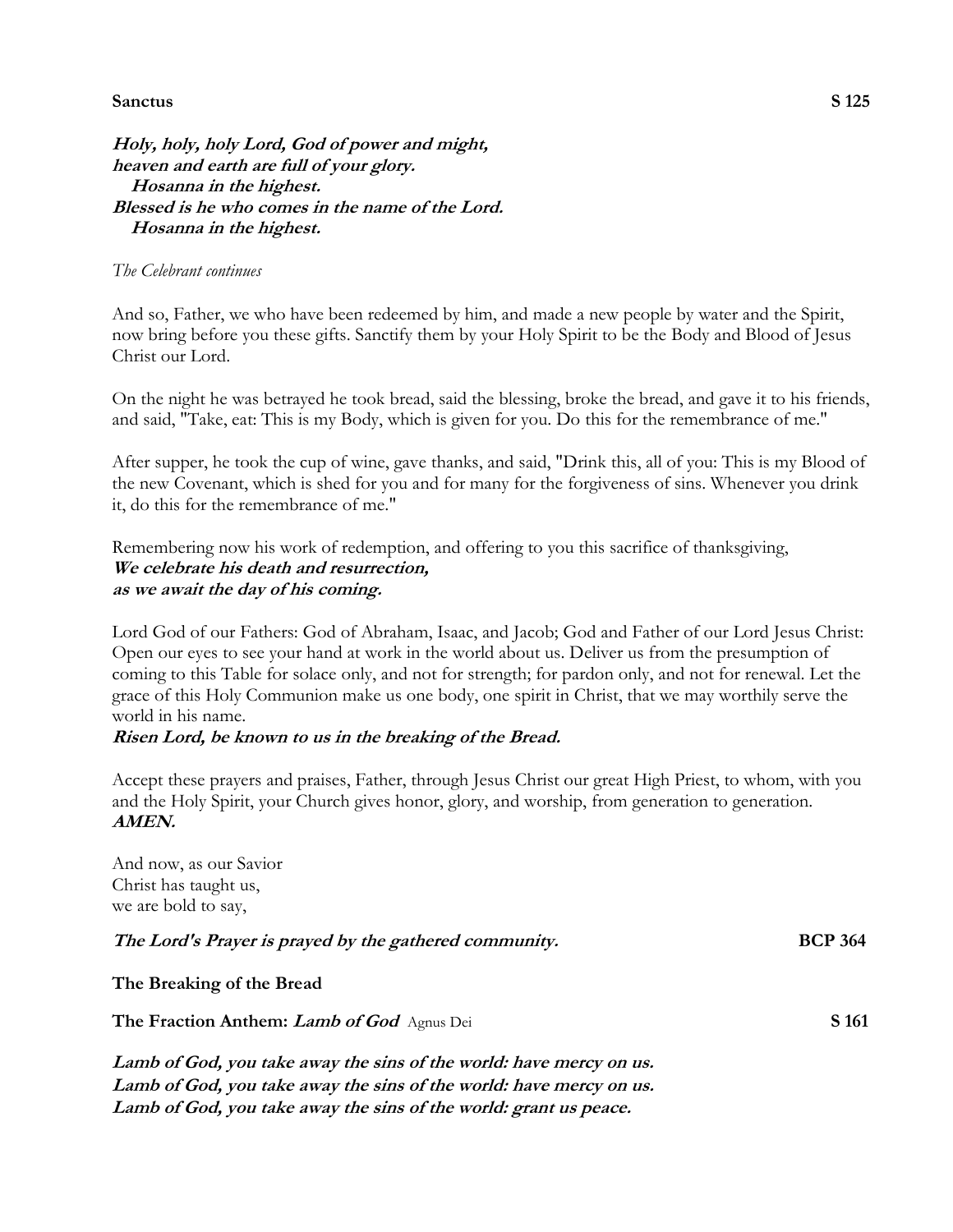# *The Celebrant lifts up the elements and says:*

The Gifts of God for People of God. Take them in remembrance that Christ died for you, and feed on him in your hearts by faith, with thanksgiving.

## *For those participating via Livestream, we join you in praying the Prayer for Spiritual Communion:*

**My Jesus, I believe that you are truly present in the Blessed Sacrament of the Altar. I desire to offer you praise and thanksgiving as I proclaim your resurrection. I love you above all things, and long for you in my soul. Since I cannot receive you in the Sacrament of your Body and Blood, come spiritually into my heart. Cleanse and strengthen me with your grace, Lord Jesus, and let me never be separated from you. May I live in you, and you in me, in this life and in the life to come. Amen.**

# **Communion**

**Music at Communion: I sing the almighty power of God Hymn #398**

## *The people stand, as able.*

# **The Post-Communion Prayer BCP 366**

**Almighty and everliving God, we thank you for feeding us with the spiritual food of the most precious Body and Blood of your Son our Savior Jesus Christ; and for assuring us in these holy mysteries that we are living members of the Body of your Son, and heirs of your eternal kingdom. And now, Father, send us out to do the work you have given us to do, to love and serve you as faithful witnesses of Christ our Lord. To him, to you, and to the Holy Spirit, be honor and glory, now and for ever. Amen.**

# **The Blessing**

The blessing of God Almighty, the Father, the Son, and the Holy Spirit, be upon you and remain with you for ever. **Amen**

# **Retiring Processional:** Holy, holy, holy! Lord God Almighty! *Hymn #362*

## **The Dismissal:**

*Deacon* Let us bless the Lord. *People* **Thanks be to God.**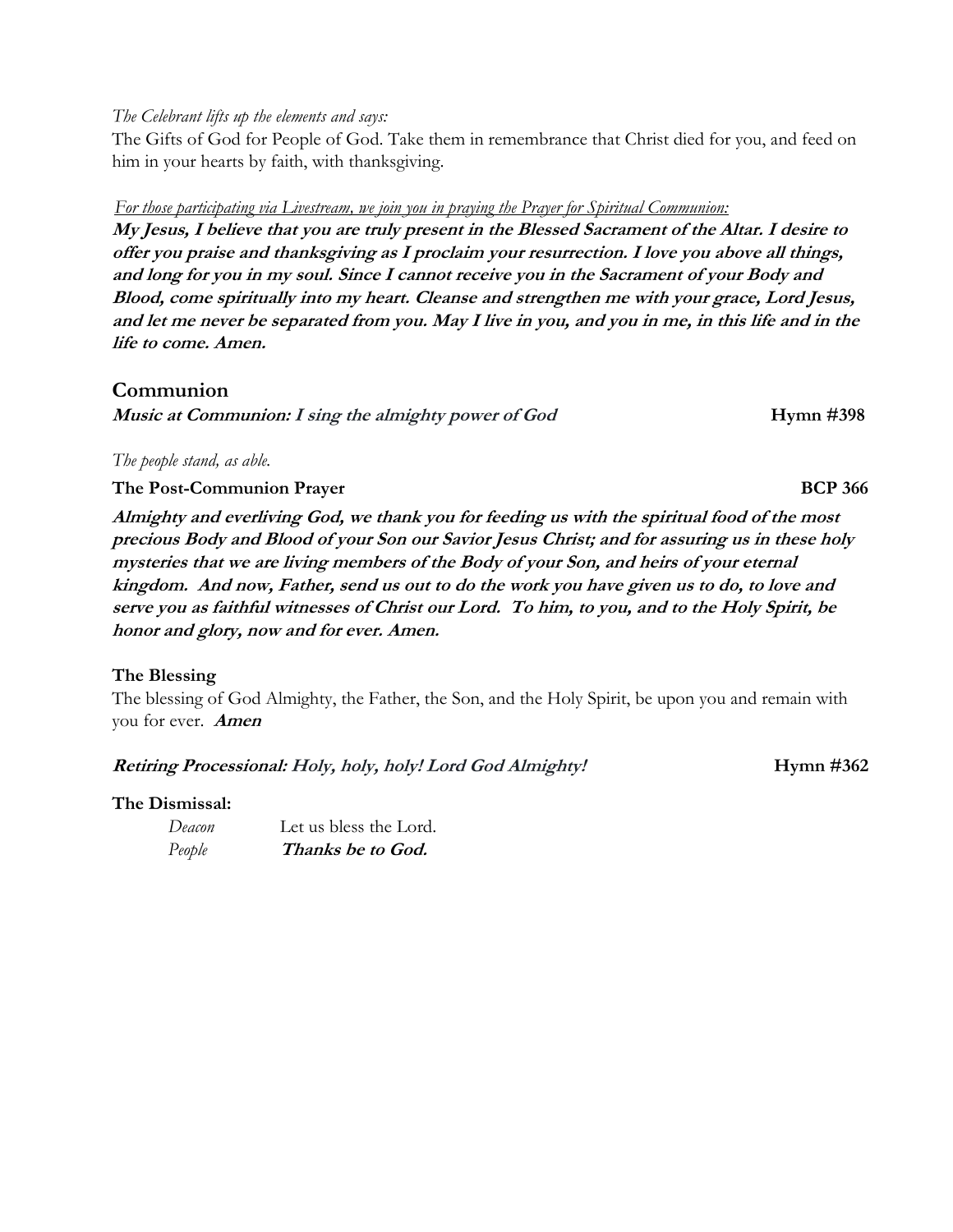# **Prayers requested for:**

**Those celebrating Birthdays in June Those celebrating Anniversaries in June Those serving in overseas deployment**



#### **St. Timothy's Episcopal Church**

**8245 Getwell Road, Southaven, MS 38672 + (662) 393-3100 + saint-timothys.net** The Rt. Rev. Brian Seage, *Bishop of Mississippi* The Rev. Gayle McCarty, *Interim Rector* The Rev. Deacon Sandy Kimmelman The Rev. Patrick Whiteford, *Adjunct Clergy* Belinda McCrory, *Organist* Kate Ryan, *Violinist* Mike Ligon, *Senior Warden* Joyce Helmick, *Junior Warden* John Barnum, *Treasurer*

#### **The Episcopal Church of the Holy Cross**

**8230 Hwy 178, Olive Branch, MS 38654 + (662) 895-5029 + hcobms@gmail.com** The Rt. Rev. Brian Seage, *Bishop of MS* The Rev. Gayle McCarty, *Interim Rector*

The Rev. Deacon Sandy Kimmelman The Rev. Patrick Whiteford*, Adjunct Clergy*  Cliff Montjoy, *Senior Warden* Joe Eaton, *Junior Warden* Donna Hopper, *Treasurer* Josh Keller, *Musician*